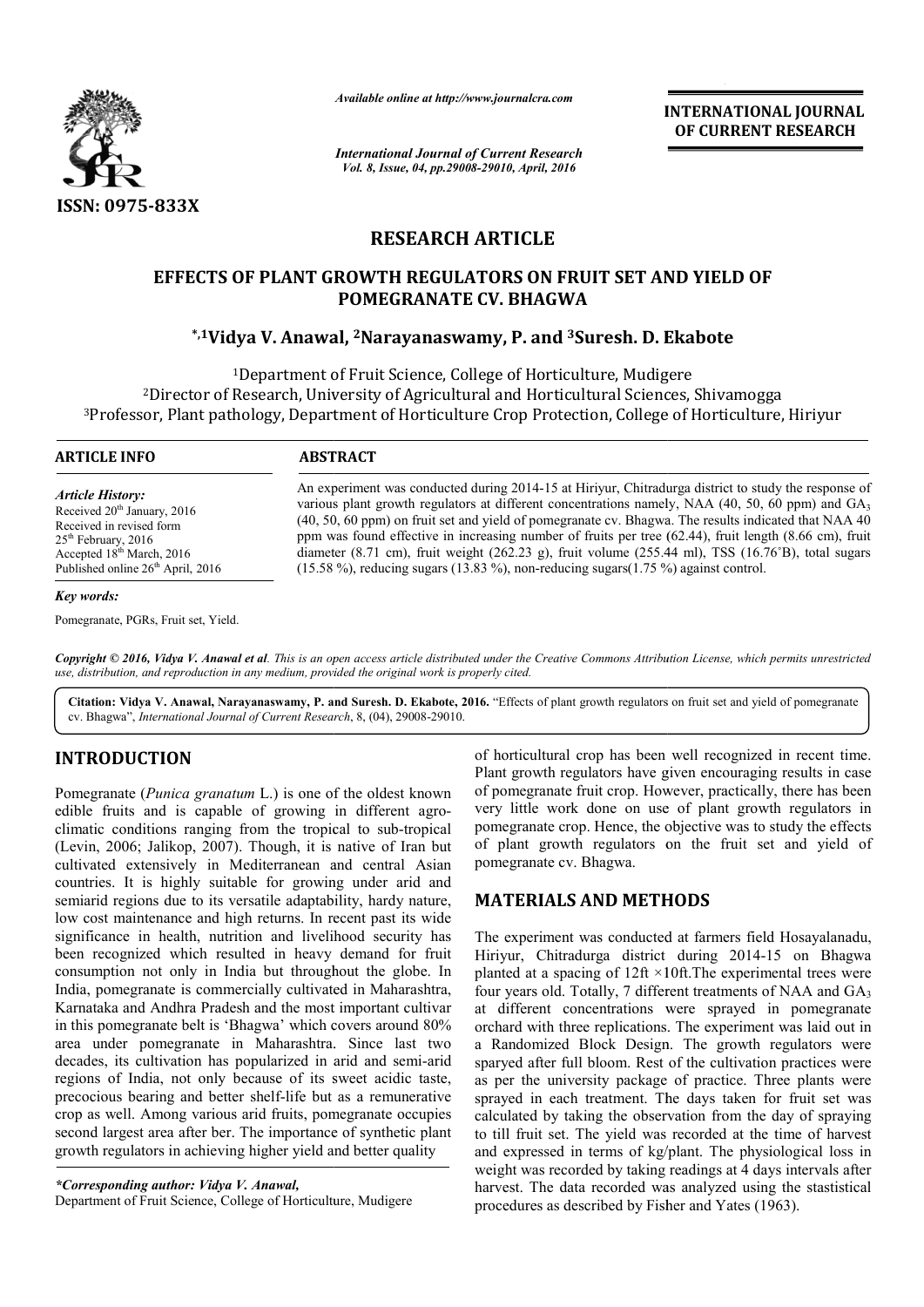### **RESULTS AND DISCUSSION**

The data pertaining to the number of days taken for fruit set as influenced by different growth regulators and their concentrations are furnished in Table 1. The number of days taken for fruit set in relation to different growth regulators was found to be non-significant. Among the different treatments, the plants treated with NAA 40 ppm showed minimum days (37.55) taken for fruit set followed by NAA 50 ppm (38.22) as against control (40.66). The data revealed that the different treatments had significant effect on yield parameters (Table 1). The maximum number of fruits per plant (62.44), yield in (16.45 kg/plant and 15232.70 kg/ha) was recorded with application of NAA 40 ppm. This may be due to the better physiology of developing fruits in terms of better supply of water, nutrients and other compounds vital for their proper growth and development which resulted in improved size and ultimately greater yield as compared to GA<sub>3</sub>. Beneficial effects of NAA and GA3 were recorded by Ghosh *et al*. (2009) in cv. Ruby, Adi and Prasad (2012) in cv. Ganesh and Goswami *et al*. (2013) in cv. Sindhuri of pomegranate. The data (Table 1) indicate that application of various chemicals significantly improved the physical parameters of the fruit. Maximum fruit length (8.66 cm), fruit diameter (8.71 cm), fruit weight  $(262.23 \text{ g})$  and fruit volume  $(255.44 \text{ ml})$  was recorded with foliar spray of 40 ppm NAA.

This may be due to immediate absorption of auxins, which increased the endogenous auxin level that resulted in cell elongation which accelerated the development of fruits. Beneficial effects of NAA 25 ppm and  $GA<sub>3</sub>$  10 ppm were also recorded by Ghosh *et al*. (2009) for all the parameters in pomegranate. Significant increase in fruit weight was observed by Hussein *et al*. (1994) in pomegranate by using NAA 20 ppm. Adi and Prasad (2012) studied the positive influence of NAA on fruit length, breadth, volume and fruit weight in pomegranate cv. Ganesh. The poor response of cultivar Bhagwa under the study to  $GA_3$  may be attributed to the different behaviour of the variety and the climatic conditions. The present investigations showed that, the aril parameters with respect to aril weight, aril per cent and seed:aril ratio were found significantly influenced by plant growth regulators. Between the two growth regulators, the NAA treatments showed a significant result as compared to  $GA_3$ . It was observed that application of NAA 40 ppm recorded maximum with regard to all the aril parameters followed by NAA 50 ppm. The least was observed under control. The increase in aril weight and aril per cent might be due to increased cell size and intercellular spaces coupled with accumulation of water, sugars and other soluble solids in greater amount as a result of translocation of metabolites towards the fruits. The beneficial effects of NAA 40 ppm was also recorded by Adi and Prasad (2012) in pomegranate cv. Ganesh.

**Table 1. Effects of plant growth regulators on fruit set and yield of pomegranate cv. Bhagwa**

| Treatments                    | Days taken<br>for fruit set | Yield  |          |          | Fruit       |               |              |             |
|-------------------------------|-----------------------------|--------|----------|----------|-------------|---------------|--------------|-------------|
|                               |                             | Number | Kg/plant | Kg/ha    | Length (cm) | Diameter (cm) | Weight $(g)$ | Volume (ml) |
| $T_1$ -Control (Water spray)  | 40.66                       | 45.00  | 8.14     | 7540.73  | 4.48        | 5.01          | 181.00       | 178.32      |
| $T_2$ -NAA 40 ppm             | 37.55                       | 62.44  | 16.45    | 15232.70 | 8.66        | 8.71          | 262.23       | 255.44      |
| $T_3$ -NAA 50 ppm             | 38.22                       | 60.11  | 15.06    | 13942.47 | 8.42        | 8.46          | 250.43       | 249.85      |
| $T_4$ -NAA 60 ppm             | 38.55                       | 50.55  | 11.90    | 11022.49 | 8.37        | 8.45          | 235.57       | 234.74      |
| $T_5$ -GA <sub>3</sub> 40 ppm | 39.66                       | 50.44  | 11.25    | 10417.50 | 6.91        | 7.22          | 223.10       | 217.44      |
| $T_6$ -GA <sub>3</sub> 50 ppm | 39.44                       | 47.33  | 9.91     | 9173.57  | 6.73        | 7.24          | 209.57       | 211.37      |
| $T_7$ -GA <sub>3</sub> 60 ppm | 39.89                       | 50.66  | 11.23    | 10395.89 | 7.64        | 7.54          | 221.67       | 218.48      |
| $S.Em\pm$                     | 2.64                        | 2.76   | 0.77     | 713.56   | 0.36        | 0.37          | 3.78         | 6.86        |
| C.D. $\omega$ 5%              | 8.14                        | 8.51   | 2.37     | 2198.68  | 1.11        | 1.14          | 11.64        | 21.12       |

**Table 2. Effects of plant growth regulators on aril and seed parameters of pomegranate cv. Bhagwa**

| Treatments                    | Aril weight (g) | Aril $(\%)$ | Seed: Aril ratio | Seed number | 100 seed weight | Seed $(\% )$ |
|-------------------------------|-----------------|-------------|------------------|-------------|-----------------|--------------|
| $T_1$ -Control (Water spray)  | 104.70          | 57.84       | 0.04             | 302.67      | 4.38            | 2.49         |
| $T_2$ -NAA 40 ppm             | 188.90          | 72.03       | 0.02             | 269.60      | 3.09            | 0.84         |
| $T_3$ -NAA 50 ppm             | 175.77          | 70.19       | 0.02             | 271.33      | 3.16            | 0.92         |
| $T_4$ -NAA 60 ppm             | 160.73          | 68.23       | 0.02             | 280.00      | 3.18            | 1.01         |
| $T_5$ -GA <sub>3</sub> 40 ppm | 150.70          | 67.55       | 0.02             | 274.67      | 3.20            | 1.34         |
| $T_6$ -GA <sub>3</sub> 50 ppm | 135.80          | 64.80       | 0.03             | 294.00      | 4.05            | 1.74         |
| $T_7$ -GA <sub>3</sub> 60 ppm | 148.53          | 67.01       | 0.03             | 281.67      | 4.19            | 1.82         |
| $S.Em\pm$                     | 4.04            | 2.60        | 0.00             | 9.28        | 0.06            | 0.09         |
| $C.D. @. 5\%$                 | 12.46           | 8.00        | 0.01             | 28.58       | 0.19            | 0.26         |

**Table 3. Effects of plant growth regulators on quality characters of pomegranate cv. Bhagwa**

| Treatments                    | Total Soluble solids<br>$\mathrm{Prix}$ | Reducing sugars<br>$(\%)$ | Non-reducing sugars<br>$\frac{1}{2}$ | Total sugars<br>$\frac{1}{2}$ | Physiological loss in<br>weight $(\% )$ | Shelf life<br>(Days) |
|-------------------------------|-----------------------------------------|---------------------------|--------------------------------------|-------------------------------|-----------------------------------------|----------------------|
| $T_1$ -Control (Water spray)  | 14.14                                   | 12.16                     | 1.45                                 | 13.61                         | 33.83                                   | 20.53                |
| $T_2$ -NAA 40 ppm             | 16.76                                   | 13.83                     | 1.75                                 | 15.58                         | 26.17                                   | 29.00                |
| $T_3$ -NAA 50 ppm             | 15.34                                   | 13.79                     | 1.72                                 | 15.51                         | 26.59                                   | 23.40                |
| $T_4$ -NAA 60 ppm             | 14.69                                   | 13.40                     | 1.67                                 | 15.07                         | 27.32                                   | 22.47                |
| $T_5$ -GA <sub>3</sub> 40 ppm | 14.63                                   | 12.79                     | 1.63                                 | 14.42                         | 27.38                                   | 21.67                |
| $T_6$ -GA <sub>3</sub> 50 ppm | 14.55                                   | 12.76                     | 1.62                                 | 14.38                         | 26.33                                   | 22.23                |
| $T_7$ -GA <sub>3</sub> 60 ppm | 14.48                                   | 13.01                     | l.64                                 | 14.65                         | 27.07                                   | 21.40                |
| $S.Em\pm$                     | 0.18                                    | 0.31                      | 0.03                                 | 0.07                          | 0.36                                    | 0.49                 |
| C.D. $\omega$ 5%              | 0.56                                    | 0.96                      | 0.08                                 | 0.21                          | 1.10                                    | 1.50                 |